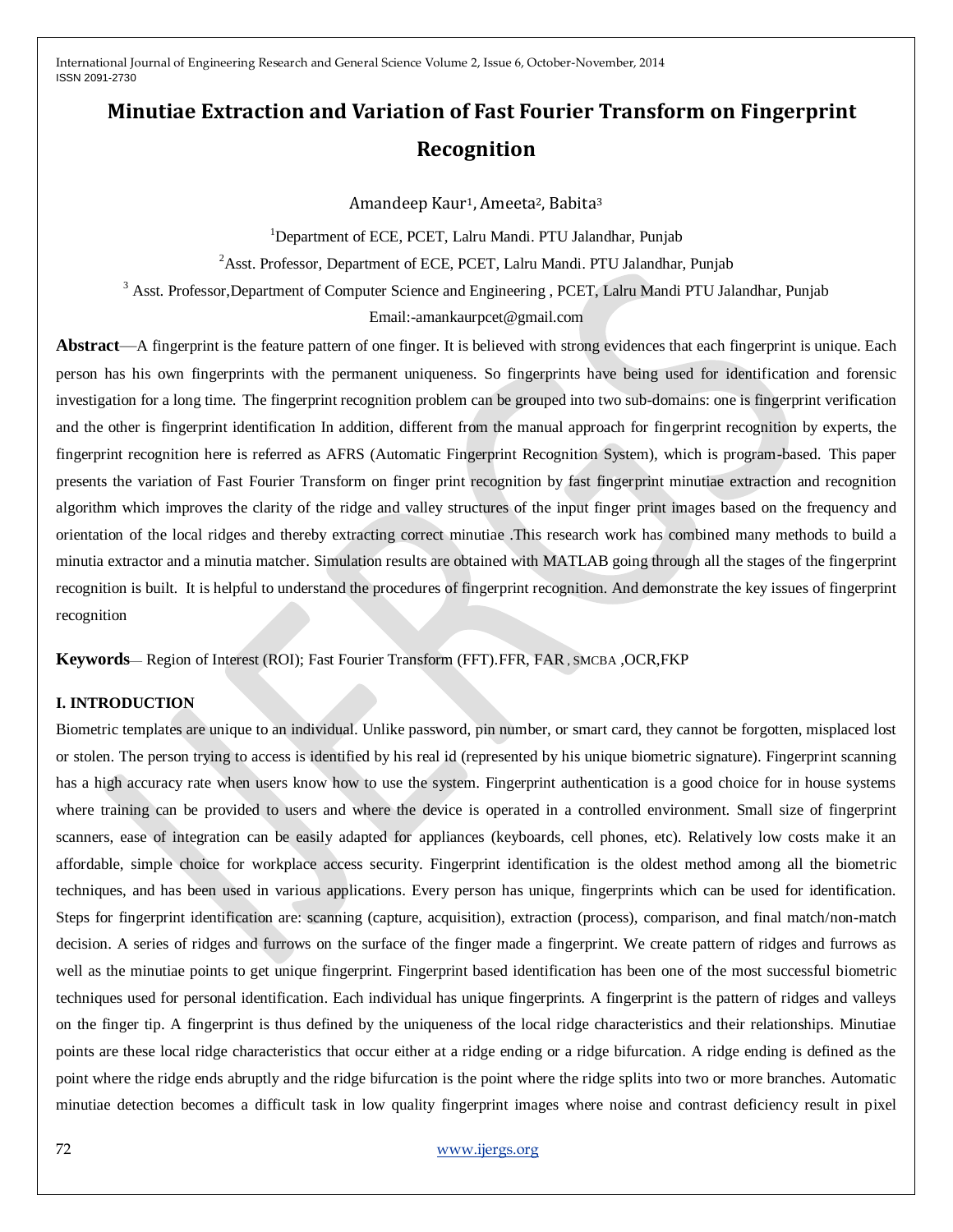configurations similar to that of minutiae. This is an important aspect that has been taken into consideration in this project for extraction of the minutiae with a minimum error in a particular location.



*Fig. 1: Ridge Endings and Bifurcations*

### **II. LITERATURE REVIEW**

I. [Al Rassan, I et al.](http://ieeexplore.ieee.org/search/searchresult.jsp?searchWithin=p_Authors:.QT.Al%20Rassan,%20I..QT.&newsearch=true) 2013. Securing Mobile Cloud Computing Using Biometric Authentication (SMCBA). This paper proposes and implements a new user authentication mechanism of mobile cloud computing using fingerprint recognition system to enhance mobile cloud computing resources

II. Baris Coskun et a.1 2014 "Recognition of Hand-Printed Characters on Mobile Devices "This paper explores the challenges of performing this character identification and presents a novel scale/rotational invariant algorithm applied to the recognition of these hand-drawn letters. The results of the algorithm are compared to those obtained using a popular Optical Character Recognition (OCR) application, Tesseract, that is often integrated with iPhone Apps for this purpose

III R. Wildes I.et al. 2014 "Biometric Authentication Using Kekre's Wavelet Transform"

This paper proposes an enhanced method for personal authentication based on finger Knuckle Print using Kekre's wavelet transform (KWT). Finger-knuckle-print (FKP) is the inherent skin patterns of the outer surface around the phalangeal joint of one's finger. It is highly discriminable and unique which makes it an emerging promising biometric identifier. Kekre's wavelet transform is constructed from Kekre's transform. The proposed system is evaluated on prepared FKP database that involves all categories of FKP. The total database of 500 samples of FKP. This paper focuses the different image enhancement techniques for the pre-processing of the captured images

IV J. G. Daugman.et al 2014 " Finger-knuckle-print verification based on vector consistency of corresponding interest points"

This paper proposes a novel finger-knuckle-print (FKP) verification method based on vector consistency among corresponding interest points (CIPs) detected from aligned finger images.. Experimental results show that the proposed approach is effective in FKP verification.

**III. OBJECTIVE:-** The objective of this Paper is to investigate the current techniques for fingerprint recognition. This target can be mainly decomposed into image pre-processing, feature extraction and feature match. For each sub-task, some classical and up-to-date methods in literatures are analyzed. Based on the analysis, an integrated solution for fingerprint recognition is developed for demonstration. For the program, some optimization at coding level and algorithm level are proposed to improve the performance of fingerprint recognition system with the variation of FFT on stored images. These performance enhancements with the variation of FFT are analyzed and shown by experimental results conducted upon a variety of fingerprint images

## **IV. AN OVERVIEW OF THE METHOD/METHODOLOGY:-**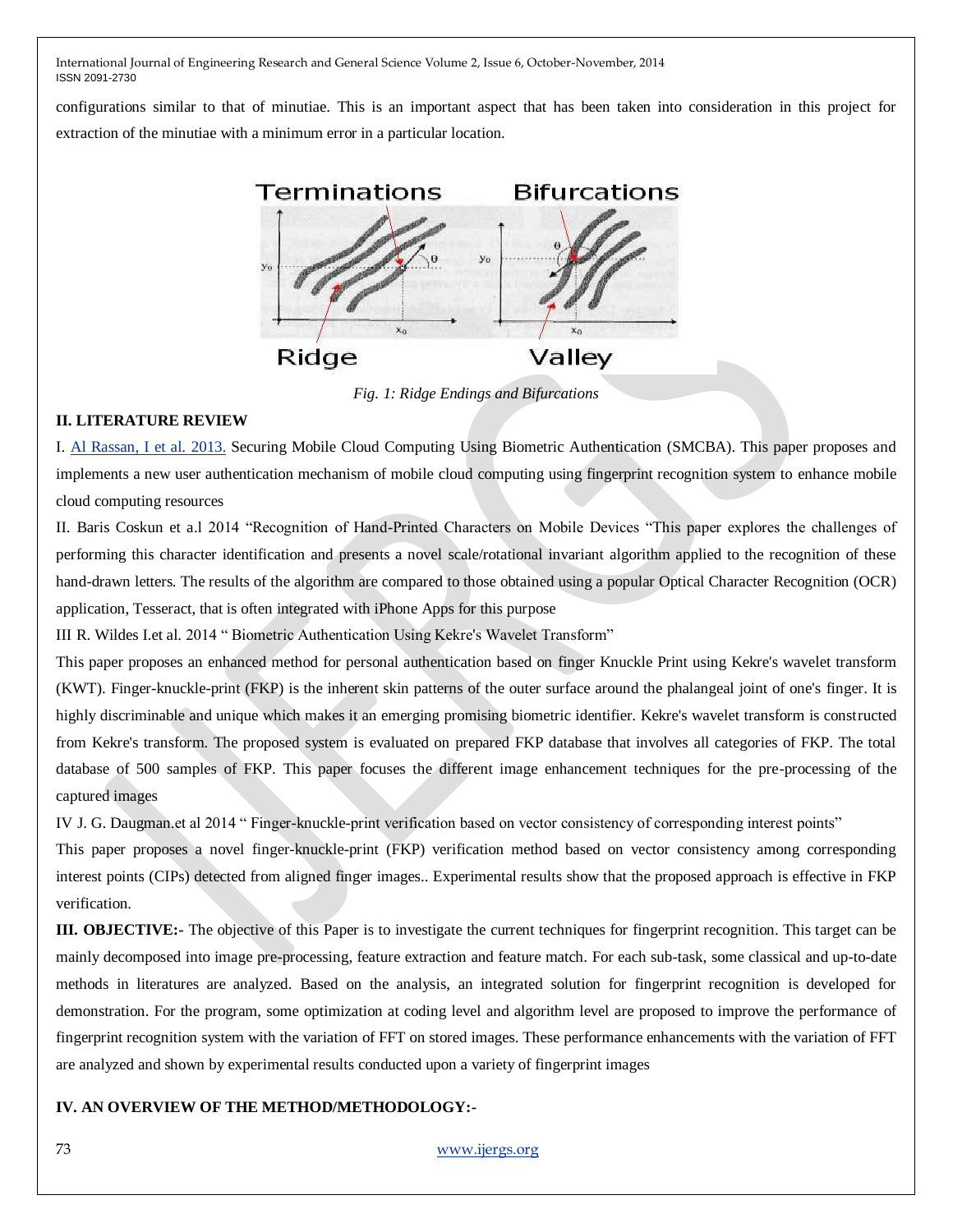- 1. System Design ( System Level Design & Algorithm Level Design )
- 2. Fingerprint Image Preprocessing ( Fingerprint Image Enhancement, Binarization & Image Segmentation)
- 3. Minutia Extraction (Fingerprint Ridge Thinning & Minutia Marking)
- 4 .Minutia Post-processing (False Minutia Remove & Unify Minutia Representation Feature Vectors )
- 5. Minutia Match (Alignment Stage &Match Stage)
- 6. Experimentation Results

Evaluation Indexes

# Experiment Analysis

**1. System Design:-**

**System Level Design:-**A fingerprint recognition system constitutes of fingerprint acquiring device, minutia extractor and minutia



*Figure 2: Simplified Fingerprint Recognition System*

**Algorithm Level Design:-**To implement a minutia extractor, a three-stage approach is widely used by researchers. They are pre-

processing, minutia extraction and post-processing stage

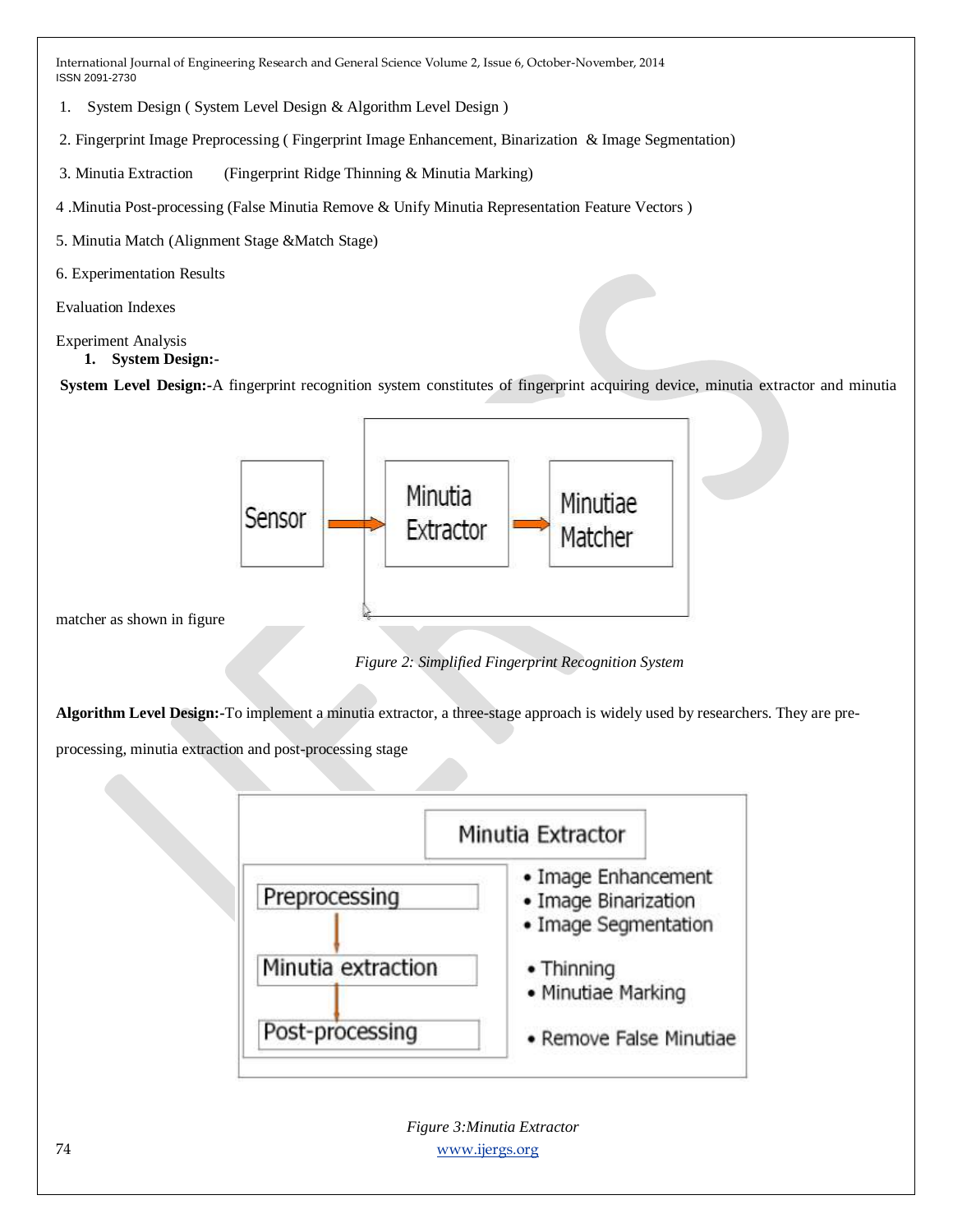# Minutia Matcher

- · Ridge correlation to specify reference minutia pair
- Align two fingerprint images
- Minutiae Match

# *Figure 4: Minutia Matcher*

The minutia matcher chooses any two minutia as a reference minutia pair and then match their associated ridges first. If the ridges match well, two fingerprint images are aligned and matching is conducted for all remaining minutia.

**Fingerprint Image Enhancement**:- Fingerprint Image enhancement is to make the image clearer for easy further operations. Since the fingerprint images acquired from sensors or other media are not assured with perfect quality, those enhancement methods, for increasing the contrast between ridges and furrows and for connecting the false broken points of ridges due to insufficient amount of ink, are very useful for keep a higher accuracy to fingerprint recognition .Two Methods are adopted in my fingerprint recognition system: the first one is Histogram Equalization; the next one is Fourier Transform.

# **V. ANALYSING FINGERPRINT PARAMETERS AND RESULTS**

1.Finger print Image Pre-processing 2.Fingerprint Image Binarization 3.Fingerprint Image Segmentation



 *Figure 5: Finger Print Loading*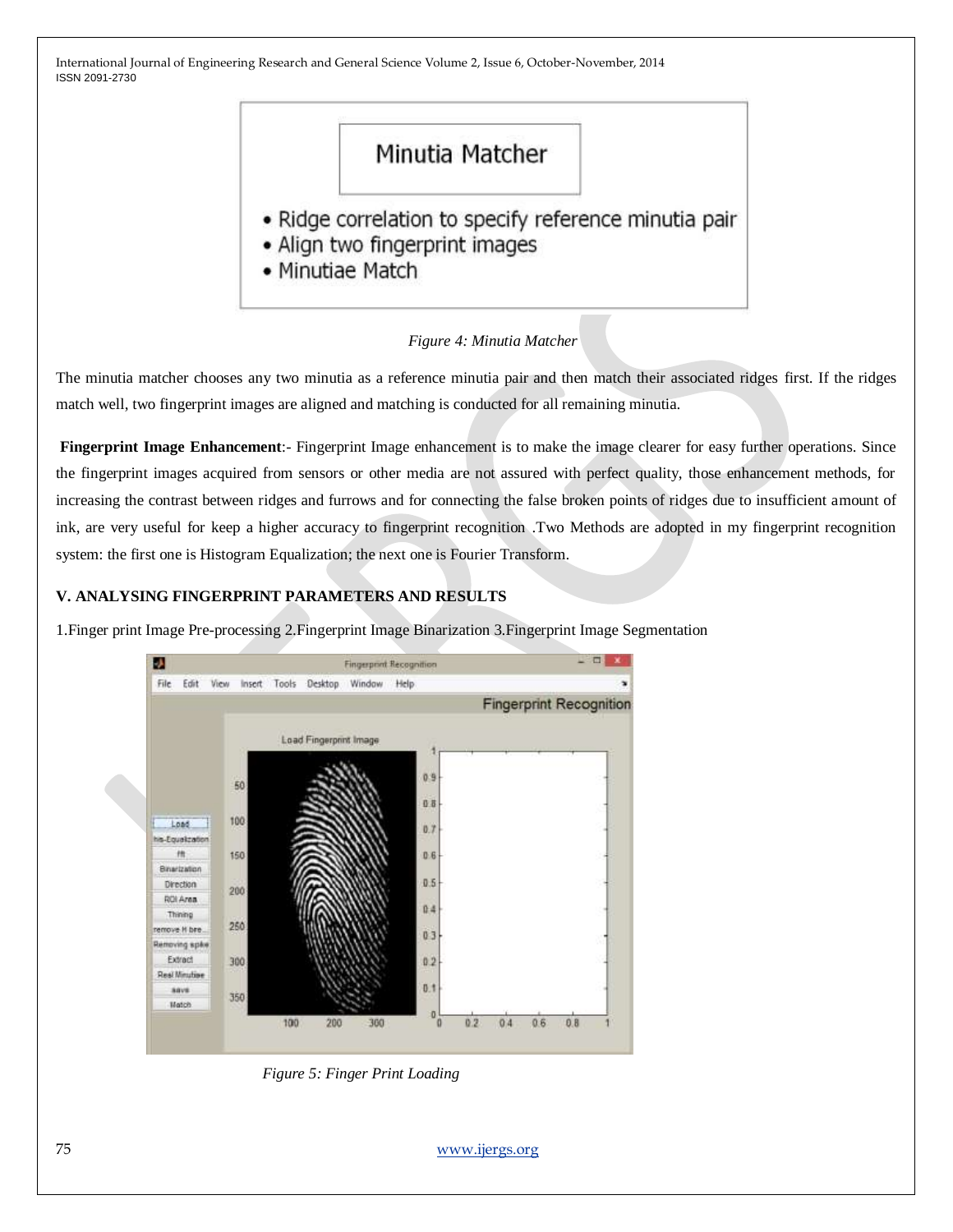Fingerprint scanning is the recognition and identification first step to record different characteristics for identification purposes. This process identifies an individual person through quantifiable physiological characteristics. There are two types of finger-scanning technology.

1. First is an optical method, which starts with a visual image of a finger.

2. The second uses a semiconductor generated electric field to image a finger.

Fingerprint image enhancement is done using histogram equalization.



*Figure 6: Histogram Equalization*

**Fast Fourier Transform:-** A **fast Fourier transform** (**FFT**) is an [algorithm](http://en.wikipedia.org/wiki/Algorithm) to compute th[e discrete Fourier transform](http://en.wikipedia.org/wiki/Discrete_Fourier_transform) (DFT) and its inverse. [Fourier analysis](http://en.wikipedia.org/wiki/Fourier_analysis) converts time (or space) to frequency and vice versa; an FFT rapidly computes such transformations by [factorizing](http://en.wikipedia.org/wiki/Matrix_decomposition) th[e DFT matrix](http://en.wikipedia.org/wiki/DFT_matrix) into a product of [sparse](http://en.wikipedia.org/wiki/Sparse_matrix) (mostly zero) factors. As a result, fast Fourier transforms are widely used for many [applications](http://en.wikipedia.org/wiki/Discrete_Fourier_transform#Applications) in engineering, science, and mathematics .FFT at different levels can be applied for 0.1 to 0.9.and percentage for finger print matching will be calculated for each finger. Different tables are maintained for each finger with three images and applied FFT from 0.1 to 0.9 levels.

**Fingerprint Enhancement by Fourier Transform**:We divide the image into small processing blocks (32 by 32 pixels) and perform the Fourier transform according to:

$$
F(u,v) = \sum_{x=0}^{M-1N-1} \sum_{y=0}^{y} f(x,y) \times \exp\left\{-j2\pi \times \left(\frac{ux}{M} + \frac{vy}{N}\right)\right\}(1)
$$

for  $u = 0, 1, 2, ..., 31$  and  $v = 0, 1, 2, ..., 31$ .

In order to enhance a specific block by its dominant frequencies, we multiply the FFT of the block by its magnitude a set of times. Where the magnitude of the original FFT =  $abs(F(u,v)) = |F(u,v)|$ .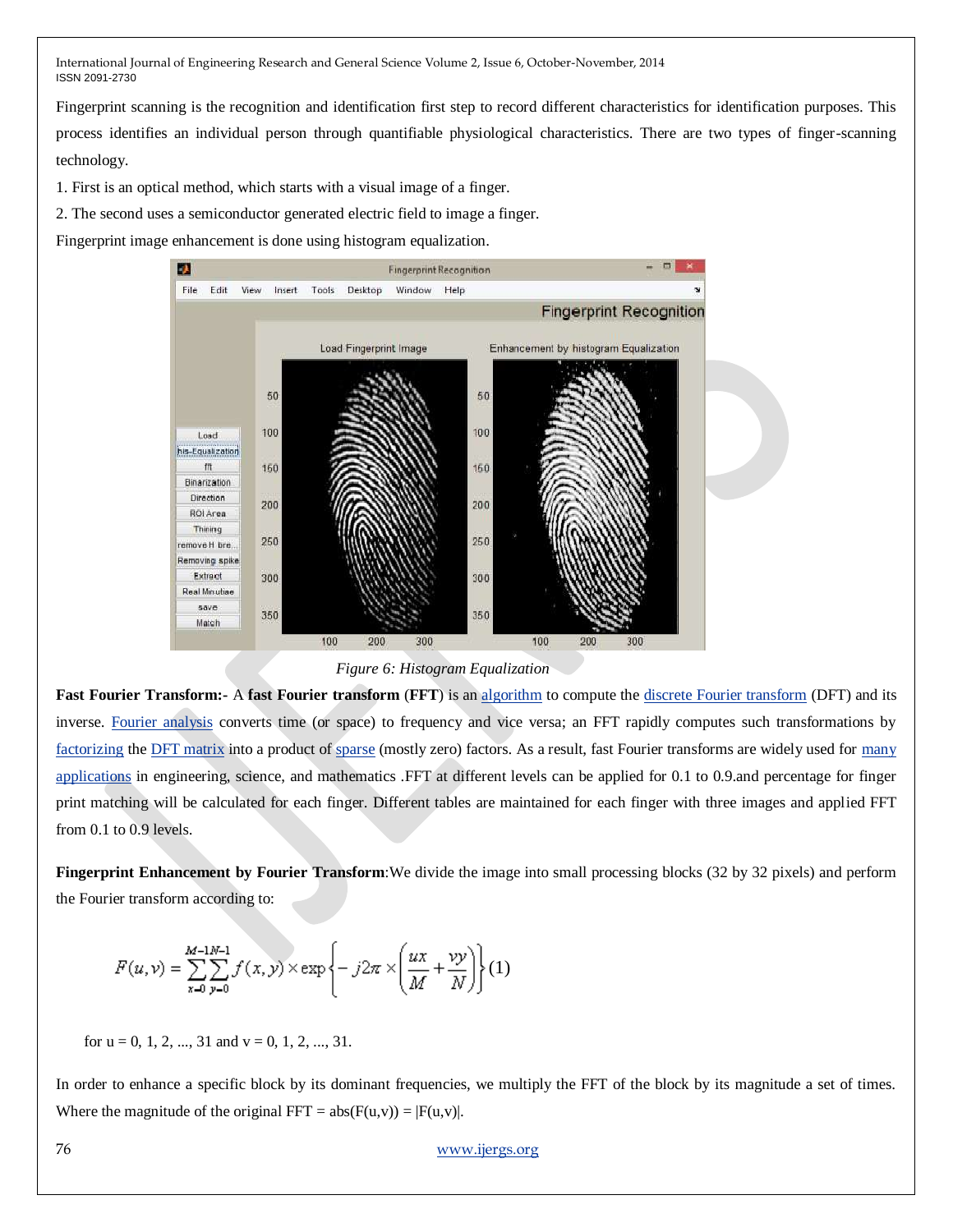Get the enhanced block according to

$$
g(x, y) = F^{-1}\Big\{F(u, v) \times \Big|F(u, v)\Big|^K\Big\}_{(2)},
$$

where  $F^{-1}(F(u,v))$  is done by:

$$
f(x, y) = \frac{1}{MN} \sum_{x=0}^{M-M-1} \sum_{y=0}^{N-1} F(u, v) \times \exp\left\{ j2\pi \times \left( \frac{ux}{M} + \frac{vy}{N} \right) \right\} (3)
$$

for  $x = 0, 1, 2, ..., 31$  and  $y = 0, 1, 2, ..., 31$ .

The k in formula (2) is an experimentally determined constant, which we choose k=0.45 to calculate. While having a higher "k" improves the appearance of the ridges, filling up small holes in ridges, having too high a "k" can result in false joining of ridges. Thus a termination might become a bifurcation. Figure 3.1.2.1 presents the image after FFT enhancement.



*Figure 7:Binarization enhancement by histogram equalization of adaptive binarization after FFT.*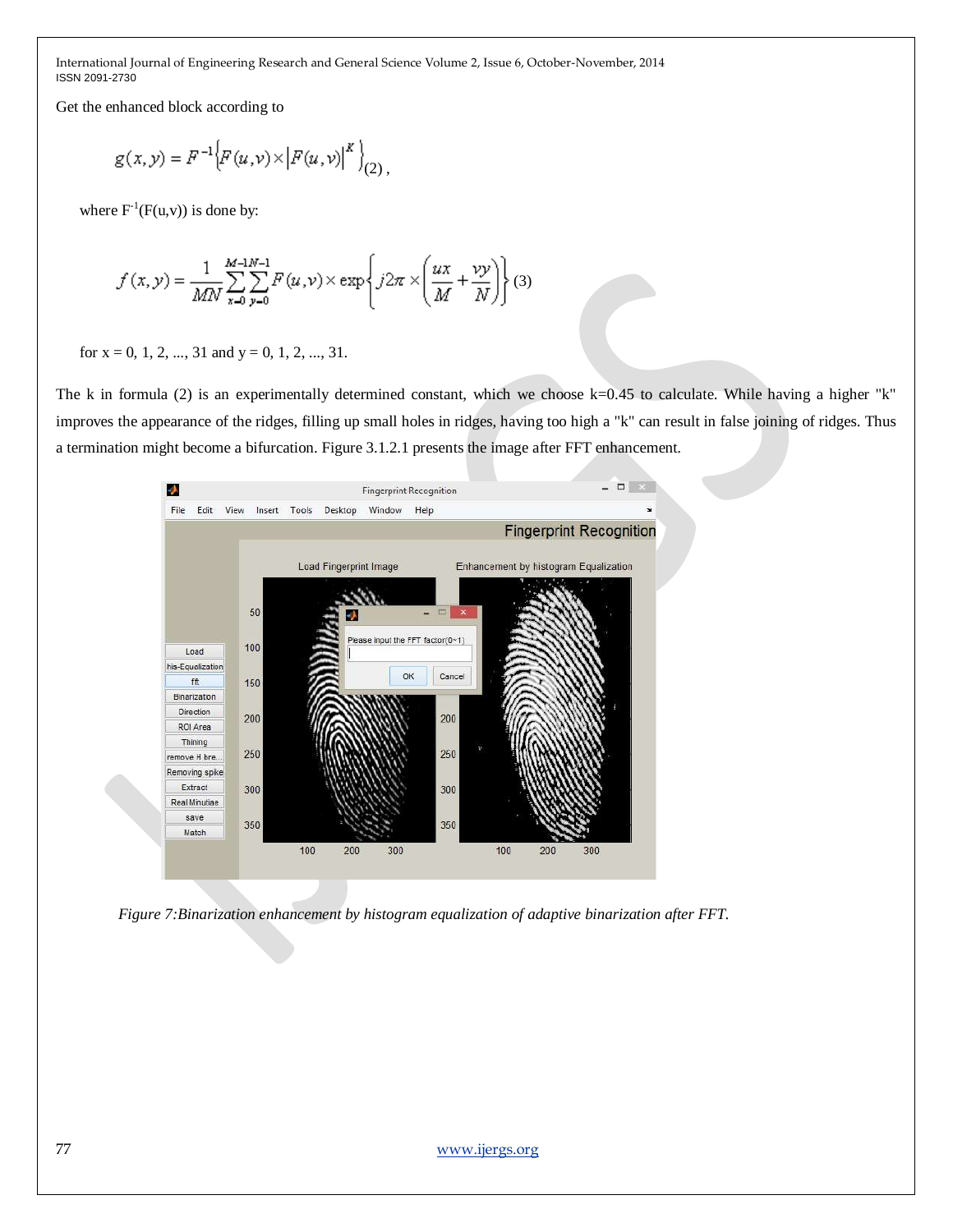

 *Figure 9: Orientation Flow Estimate*

Direction calculates the local flow orientation in each local window with size (block size x block size) direction (gray scale fingerprint image, block size, graphical show disable flag) return p ROI bound return z ROI area.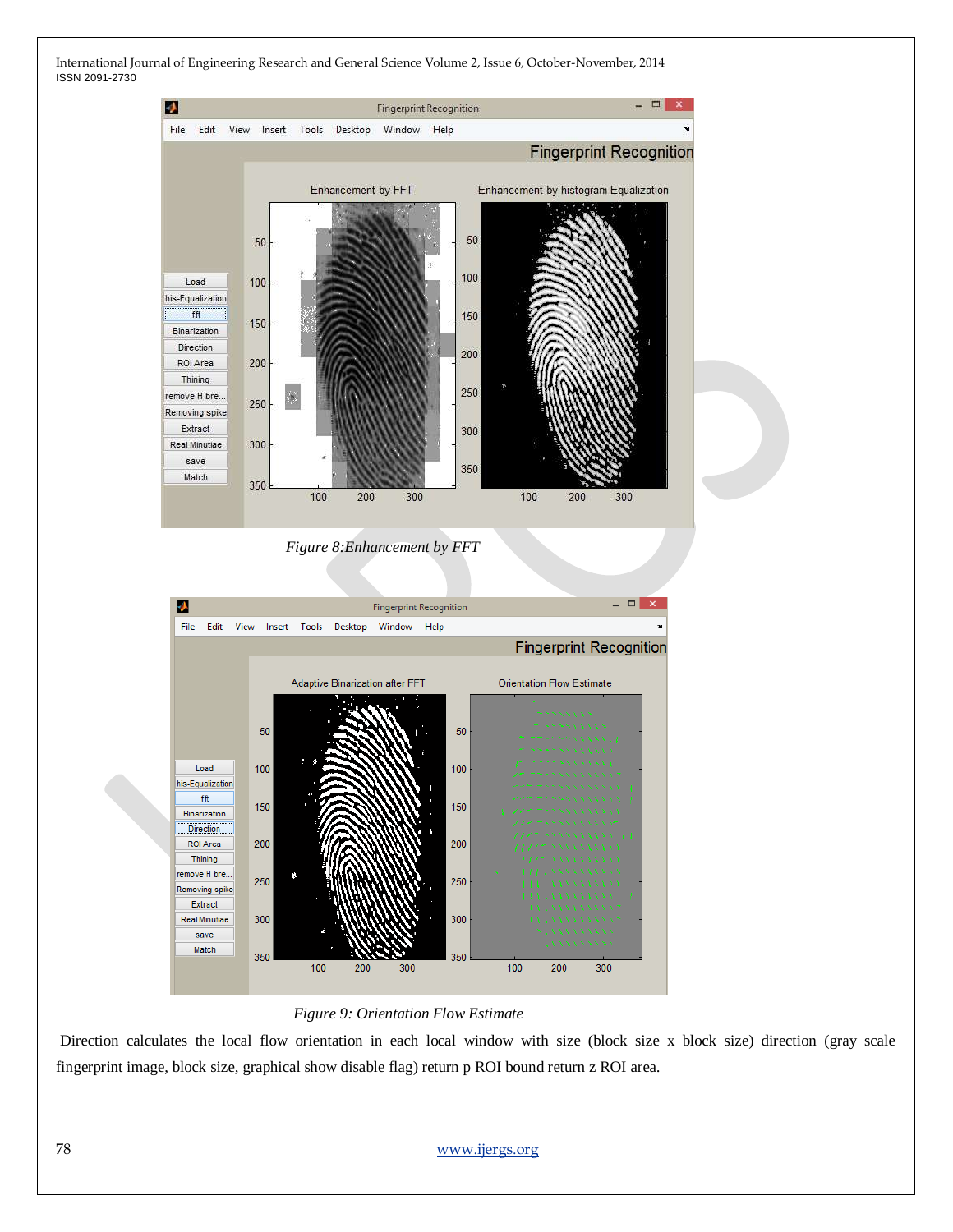

 *Figure 10: Region of Interest*

H breaks of adaptive binarization is done after FFT. Fingerprint shown in figure remove H breaks between curves and generate clear fingerprint image after this step.





The performance of minutiae extraction algorithm relies heavily on the quality of the input fingerprint images. Fingerprint matching techniques:-There are two categories for fingerprint matching techniques: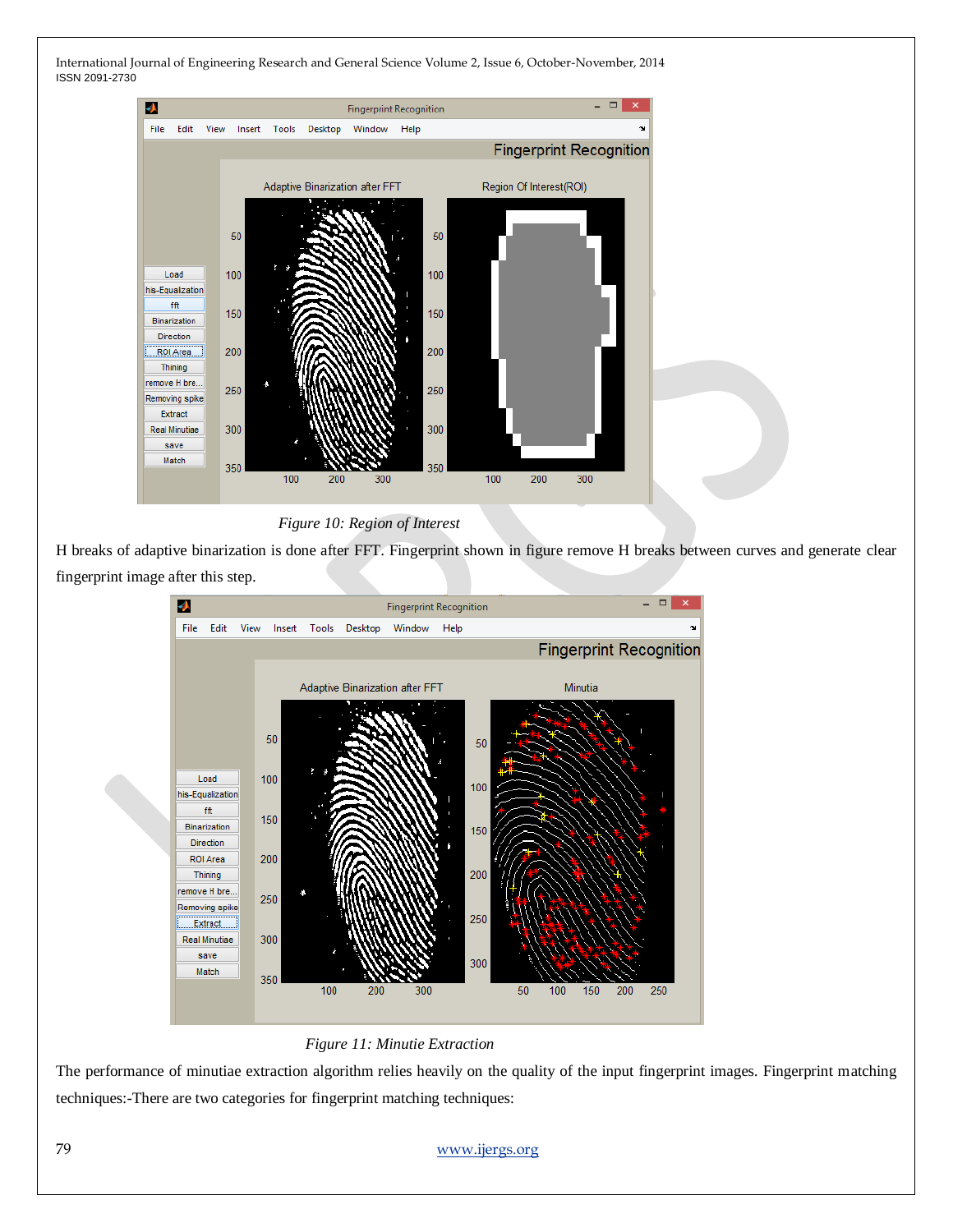**Minutiae based:** In this category first find minutiae points and then map their relative placement on the finger. It is difficult to extract the minutiae points accurately when the fingerprint is of low quality .Also this method does not take into account the global pattern of ridges and furrows and correlation based.



#### *Figure 12: Remove spurious minutia*

**2. Correlation based:** This technique affected by fingerprint image translation and rotation and require the precise location of a registration point. This method is able to overcome some of the difficulties of the minutiae based approach.

## **FINGERPRINT MATCHING**

Fingerprint algorithms consist of two main phases, enrolment and identification or verification. The enrolment phase, first determines the global pattern of the print, so it can be categorized in a large bucket during improve matching performance, the minutia points are then transformed by a, typically proprietary, algorithm into a template. The template is stored and used for future identification. An additional step in the enrolment process could be to search for existing matches. This leads to an interesting advantage fingerprint authentication has over password authentication. As well as being proof of being a particular person, fingerprint identification can also be used prove somebody is not a particular person or persons, such as on a terrorist watch list, or previously having applied a benefit. Finger Print sample recognition process:-The recognition process at real time application. In this figure left fingerprint is at real time and right fingerprint is stored in database. This figure shows the different vector position at different points on finger. If the pattern stored in database match with the real time pattern then it will recognize otherwise it will not recognize the person. The identification phase, first determines a pattern bucket, and then submits the minutia or template, depending on the design, which can be compared to the saved template. The comparison is done with a statistical analysis, since an exact match is not expected. Matches may be found by rotating or translating the image, to compensate for the finger not being placed in an identical location on each use. Evaluation indexes for fingerprint recognition:-Two indexes are well accepted to determine the performance of a fingerprint recognition system: one is FRR (false rejection rate) and the other is FAR (false acceptance rate).

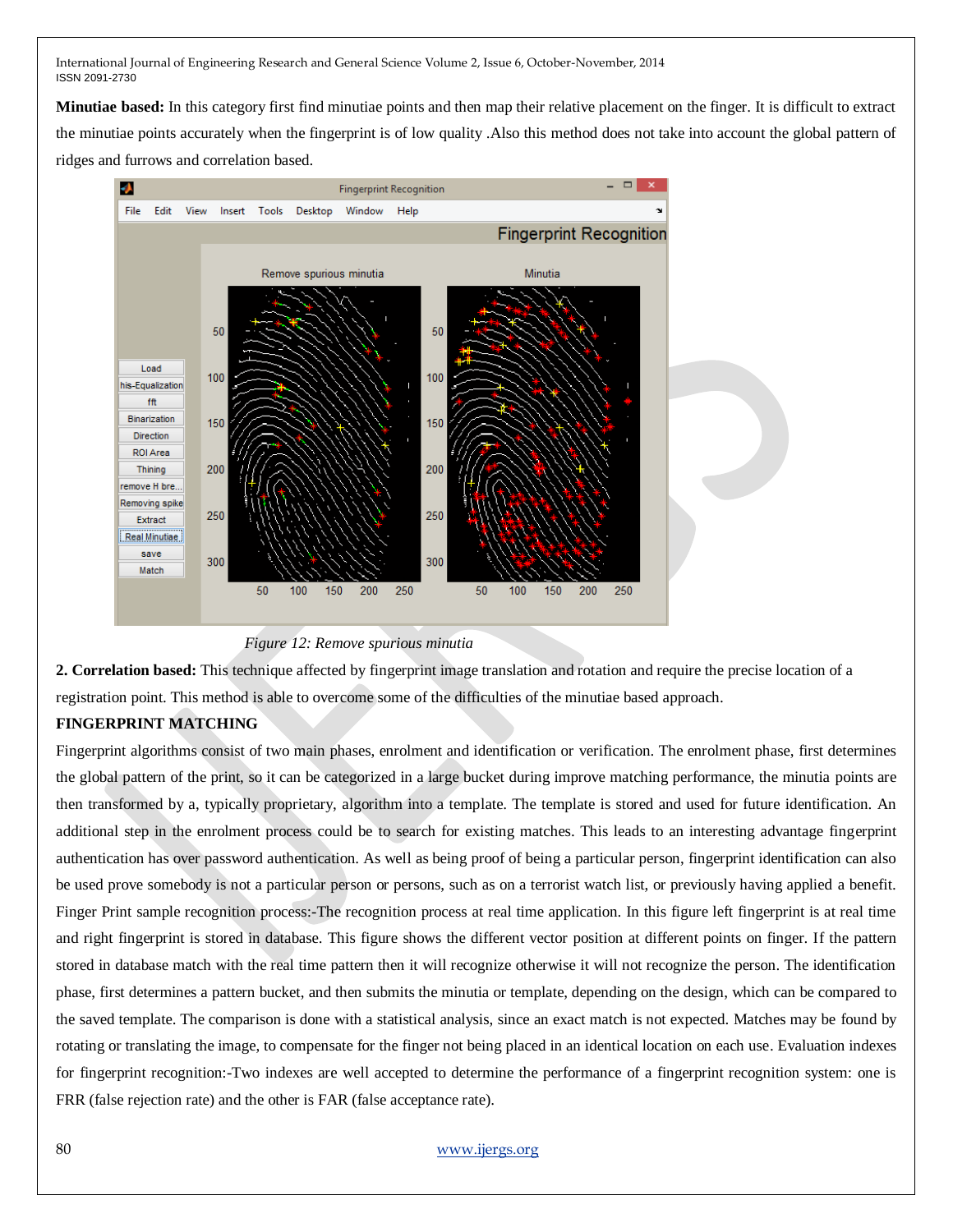

#### *Figure 13: Fingerprint matching*

For an image database, each sample is matched against the remaining samples of the same finger to compute the False Rejection Rate. If the matching *g* against *h* is performed, the symmetric one (i.e., *h* against *g*) is not executed to avoid correlation. All the scores for such matches are composed into a series of Correct Score. Also the first sample of each finger in the database is matched against the first sample of the remaining fingers to compute the False Acceptance Rate. If the matching *g* against *h* is performed, the symmetric one (i.e., *h* against *g*) is not executed to avoid correlation. All the scores from such matches are composed into a series of Incorrect Score.A fingerprint database is used to test the experiment performance. Here is the diagram for Correct Score and Incorrect Score distribution:



*Red line: Incorrect Score Green line: Correct Scores*

*Figure 14: Fingerprint matching*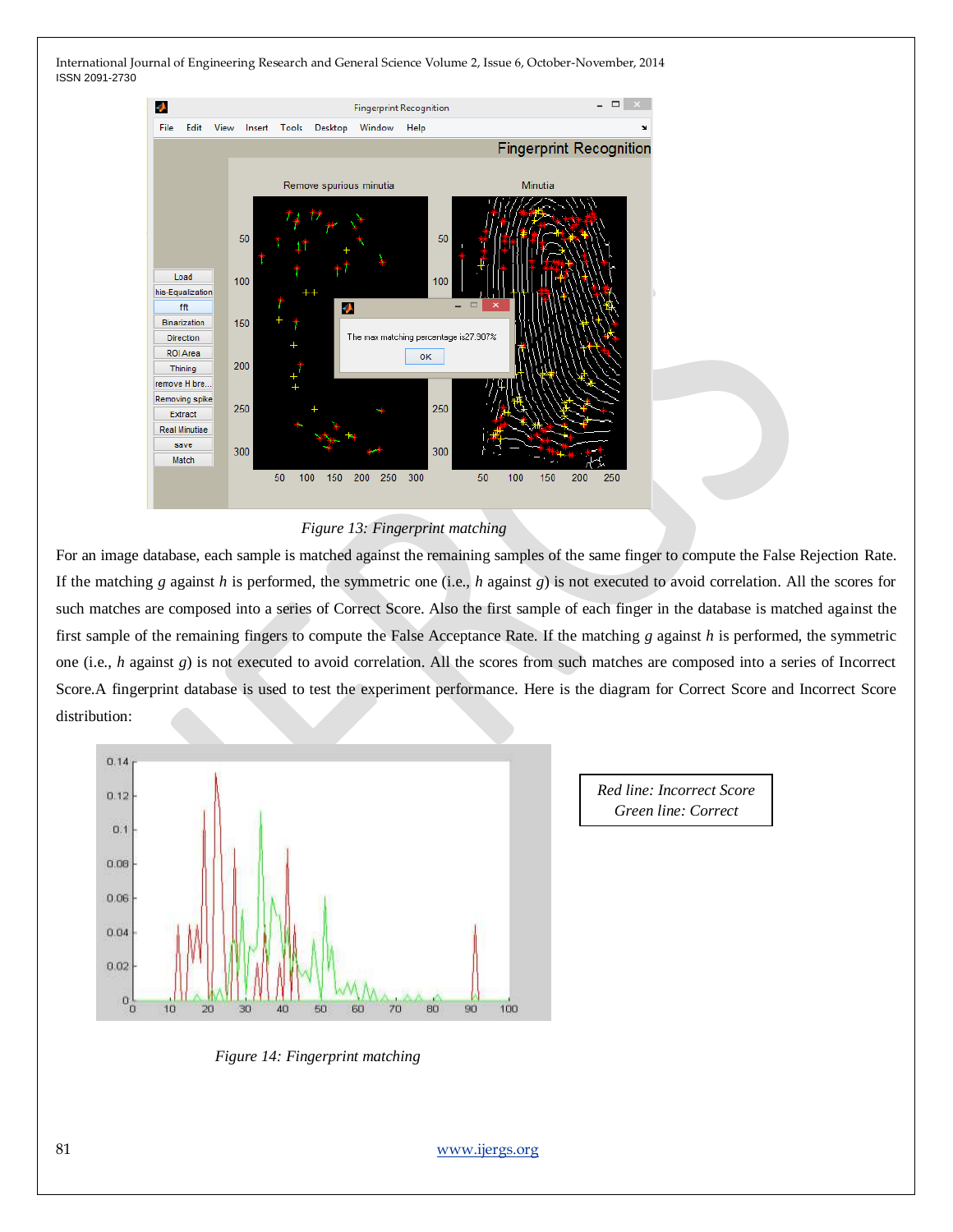It can be seen from the above figure that there exist two partially overlapped distributions. The Red curve whose peaks are mainly located at the left part means the average incorrect match score is 25. The green curve whose peaks are mainly located on the right side of red curve means the average correct match score is 35. This indicates the algorithm is capable of differentiate fingerprints at a good correct rate by setting an appropriate threshold value.



*Figure 15: FAR and FRR curve*

The above diagram shows the FRR and FAR curves. At the equal error rate 25%, the separating score 33 will falsely reject 25% genuine minutia pairs and falsely accept 25% imposturous minutia pairs and has 75% verification rate. The high incorrect acceptance and false rejection are due to some fingerprint images with bad quality and the vulnerable minutia match algorithm.

Fast Fourier Transform variation: Three samples of each finger are taken first. Each sample is passed through all the verification stage and minutiae extraction with the variation of FFT.

Step 1:- FFT is set to 0.1 first and matching percentage results of all the first finger samples are calculated. Then again with FFT 0.1 matching percentage of second finger are calculated. This process is carried out for all the samples of ten finger and matching percentage is calculated.

Step 2:- FFT is set to 0.2 and matching percentage is calculated. Similarly FFT is varied from 0.2 to 0.9 and results are calculated. It is observed that with the variation of FFT on samples, more accurate results are obtained i.e more matching precision results are obtained.

Few Sample percentage are shown in table and graph is also plotted for finger 1 with FFT 0.1to 0.9 .Some matching percentage is selected for authentication of user. Same procedure is repeated for all fingers, matching percentage is calculated and corresponding graphs are plotted.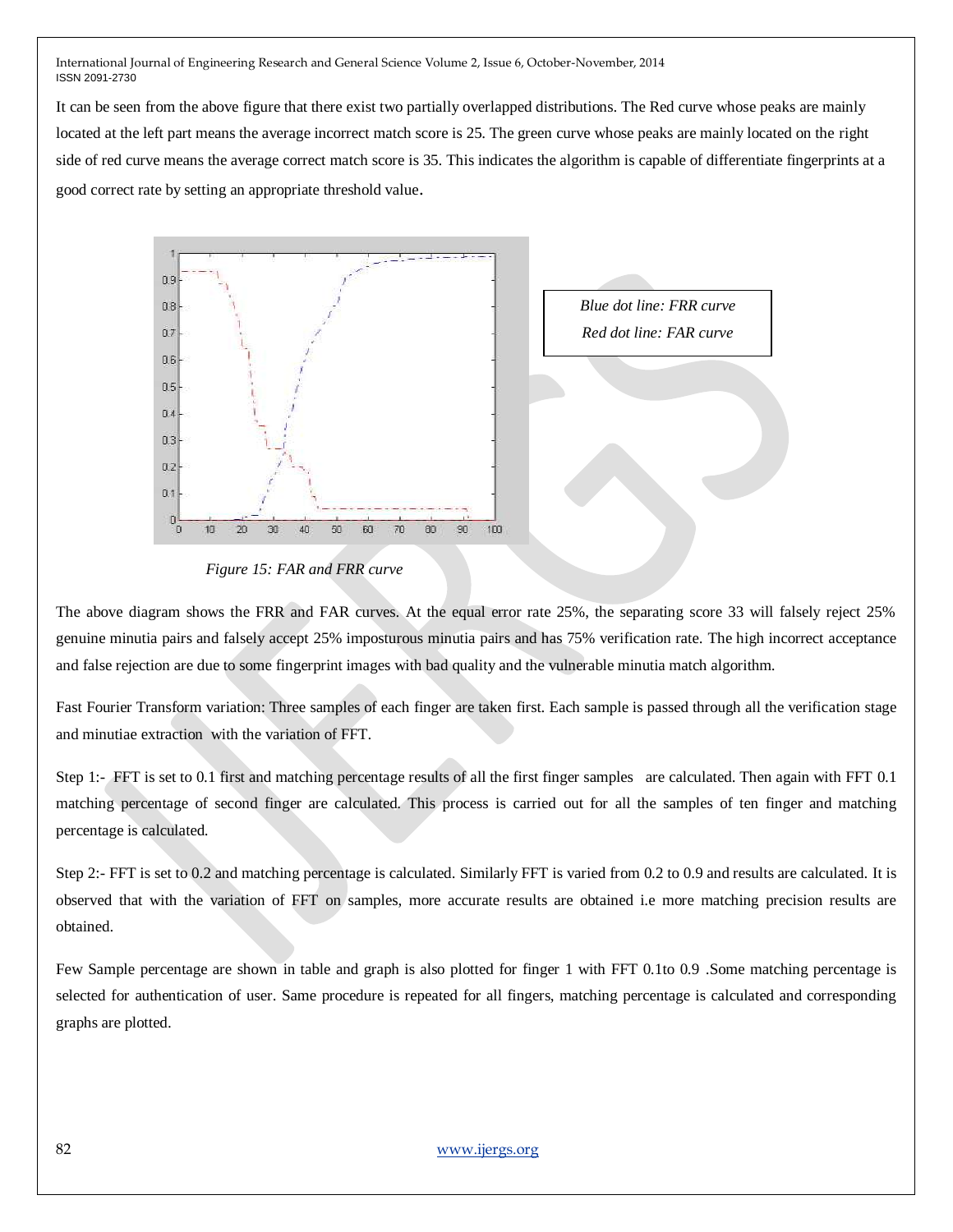*Table1. FFT and Percentage Matching Table for First Finger*

| FFT | $FIF2(\%)$ | $FIF3(\%)$ | F2F3(%) | $FIF1(\%)$ |
|-----|------------|------------|---------|------------|
| 0.1 | 31.2       | 67.2       | 67.6    | 100        |
| 0.2 | 29.3       | 34.4       | 66.5    | 100        |
| 0.3 | 31.1       | 56.3       | 54.5    | 100        |
| 0.4 | 33         | 35.7       | 78.8    | 100        |
| 0.5 | 23.4       | 77.3       | 47.7    | 100        |
| 0.6 | 45.5       | 50.5       | 45.3    | 100        |
| 0.7 | 45         | 34.2       | 62.7    | 100        |
| 0.8 | 55.5       | 38.9       | 34.5    | 100        |
| 0.9 | 38.6       | 54.3       | 70.9    | 100        |





*Figure 16: Matching Percentage of Finger First*

**Table2.** FFT and Percentage Matching Table for Second Finger

| FFT | $FIF2(\%)$ | $FIF3(\%)$ | F2F3(%) | $FIF1(\%)$ |
|-----|------------|------------|---------|------------|
| 0.1 | 31.2       | 67.2       | 67.6    | 100        |
| 0.2 | 29.3       | 34.4       | 66.5    | 100        |
| 0.3 | 31.1       | 56.3       | 54.5    | 100        |
| 0.4 | 33         | 35.7       | 78.8    | 100        |
| 0.5 | 23.4       | 77.3       | 47.7    | 100        |
| 0.6 | 45.5       | 50.5       | 45.3    | 100        |
| 0.7 | 45         | 34.2       | 62.7    | 100        |
| 0.8 | 55.5       | 38.9       | 34.5    | 100        |
| 0.9 | 38.6       | 54.3       | 70.9    | 100        |

FFT: Fast Fourier Transform F1,F2,F3: Samples of Finger